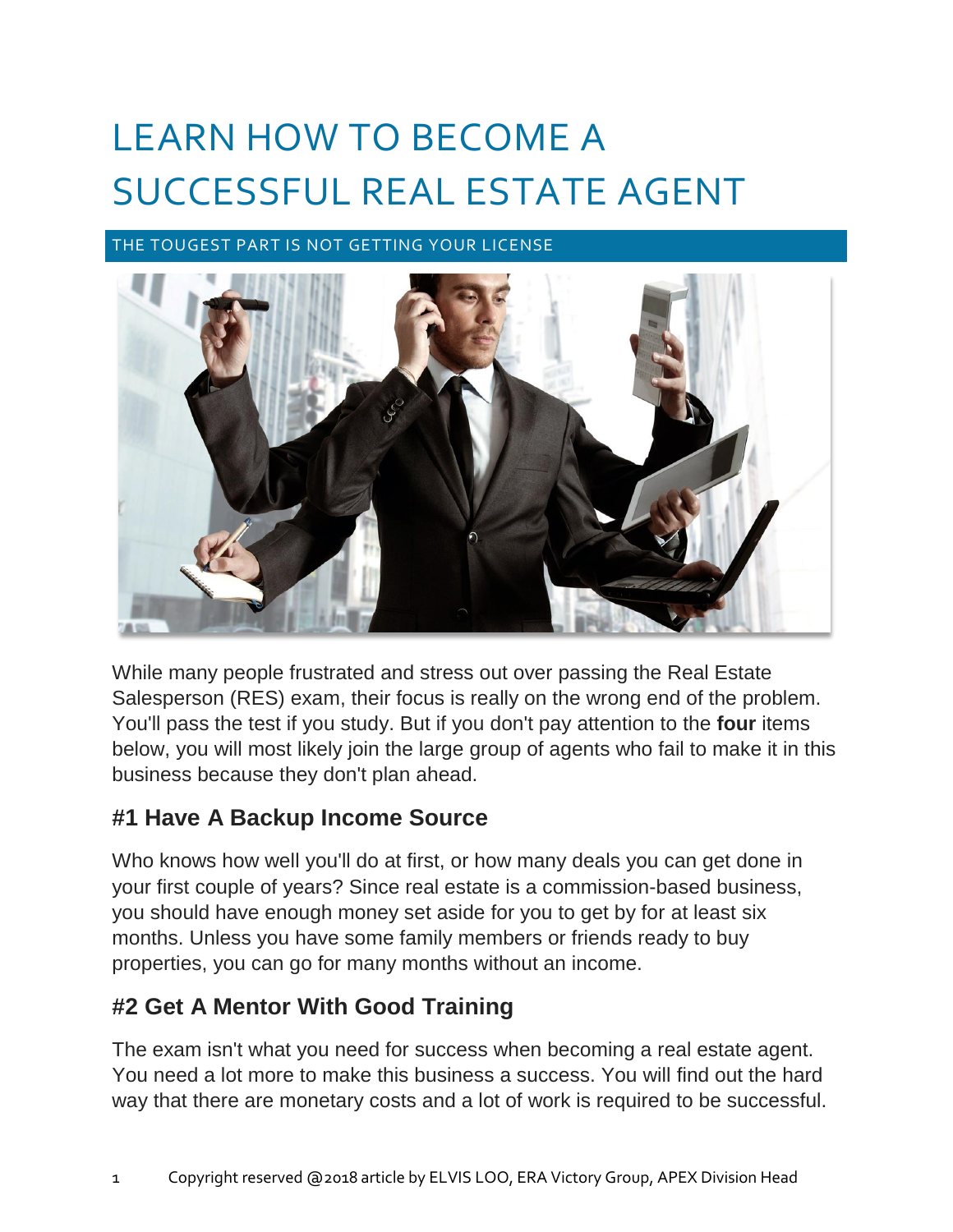Get a mentor who care and want to help you, or you can offer to assist them in their deals. There is much to learn about the process, and it's not all about "selling". You're going to need to explain legal contracts, compliances, covenants, encumbrances, title deeds, and much more. You'll feel much more confidence and capable if you've at least seen these documents in the course of a few real estate deals. There's no substitute for actual deal experience. An effective mentor will help you understand and learn about the pace of the business, the costs of doing business, and getting to the right prospects is critical. Take every step seriously and follow it, you will earn your first commission check within the shortest time.

## **#3 Start Building Your "Circle Of Influence"**

Use your personal network. A great way to begin your networking is by asking your friends and family for referrals of people who are considering buying or selling a home. Someone's always looking for a new home, and that referral may get you started in your new business. Start out right by finding a good contact management system in which you'll enter all of these contacts and prospects. You'll want to follow up over time, and you'll need an efficient way in which to locate the information you've filed away on prospects and contacts.

# **#4 Leverage With Technology And Internet**

No matter what some of the "oldtimers" may tell you, you need the Internet to market in today's real estate world. While some with many years in the business can continue to succeed due to referrals and past business over the years, you'll need to use your website and social networking to get a foothold with today's sophisticated customers. Budget for a good web presence. Starting early in planning and



building an effective Internet presence will make a huge difference in the long run. Becoming a real estate agent who is highly successful will require the Web.